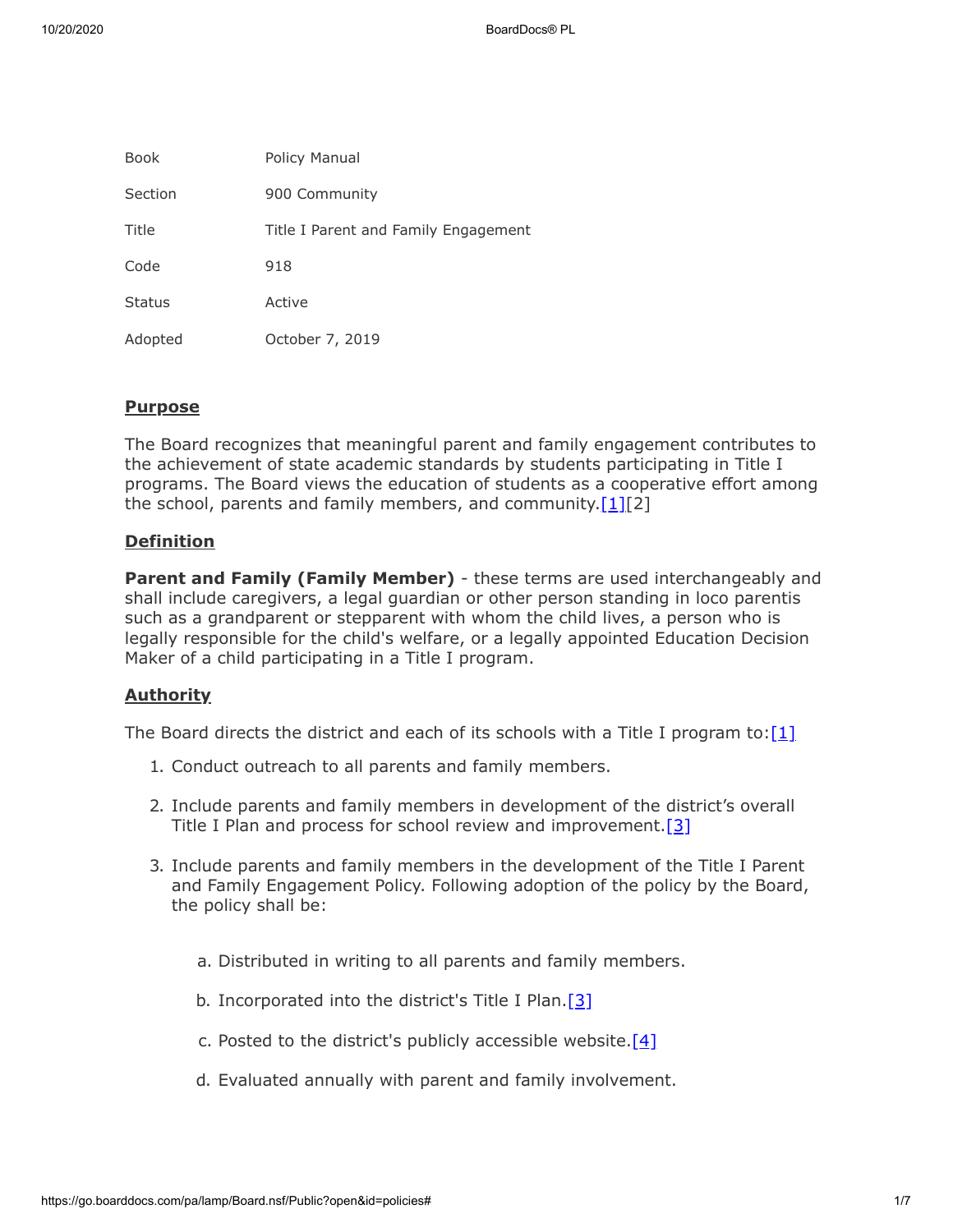4. Provide opportunities and conduct meaningful collaborations with parents and family members in the planning and implementation of Title I programs, activities and procedures.

#### Accessibility

The district and each of its schools with a Title I program shall provide communications, information and school reports to parents and family members who are migrants or who have limited English proficiency, a disability, limited literacy, or racial and ethnic minority backgrounds, in a language they can understand. [\[1\]\[](http://www.law.cornell.edu/uscode/text/20/6318)5]

## **Delegation of Responsibility**

The Superintendent or designee shall ensure that the district's Title I Parent and Family Engagement Policy, plan and programs comply with the requirements of federal law[.\[1\]](http://www.law.cornell.edu/uscode/text/20/6318)[\[3\]](http://www.law.cornell.edu/uscode/text/20/6312)

The Superintendent or designee shall ensure that the district and its schools with Title I programs provide opportunities for the informed participation of parents and family members by providing resources, information and school reports in an understandable and uniform format or, upon request, in another format. Such efforts shall include:

- 1. Providing communications in clear and simple language.
- 2. Posting information for parents and family members on the district's website.
- 3. Including a telephone number for parents and family members to call with questions.
- 4. Partnering with community agencies which may include libraries, recreation centers, community-based organizations and faith-based organizations to assist in sharing information.
- 5. Provide language access services to families with limited English proficiency through on-site or telephonic translation and interpretation services, as appropriate.[5]

The building principal and/or Title I staff shall notify parents and family members of the existence of the Title I programs and provide:

- 1. An explanation of the reasons supporting their child's selection for the program.
- 2. A set of goals and expectations to be addressed.
- 3. A description of the services to be provided.
- 4. A copy of this policy and the School-Parent and Family Compact.<sup>[1]</sup>

Parents and family members shall actively carry out their responsibilities in accordance with this policy and the School-Parent and Family Compact. At a minimum, parents and family members shall be expected to: [\[1\]](http://www.law.cornell.edu/uscode/text/20/6318)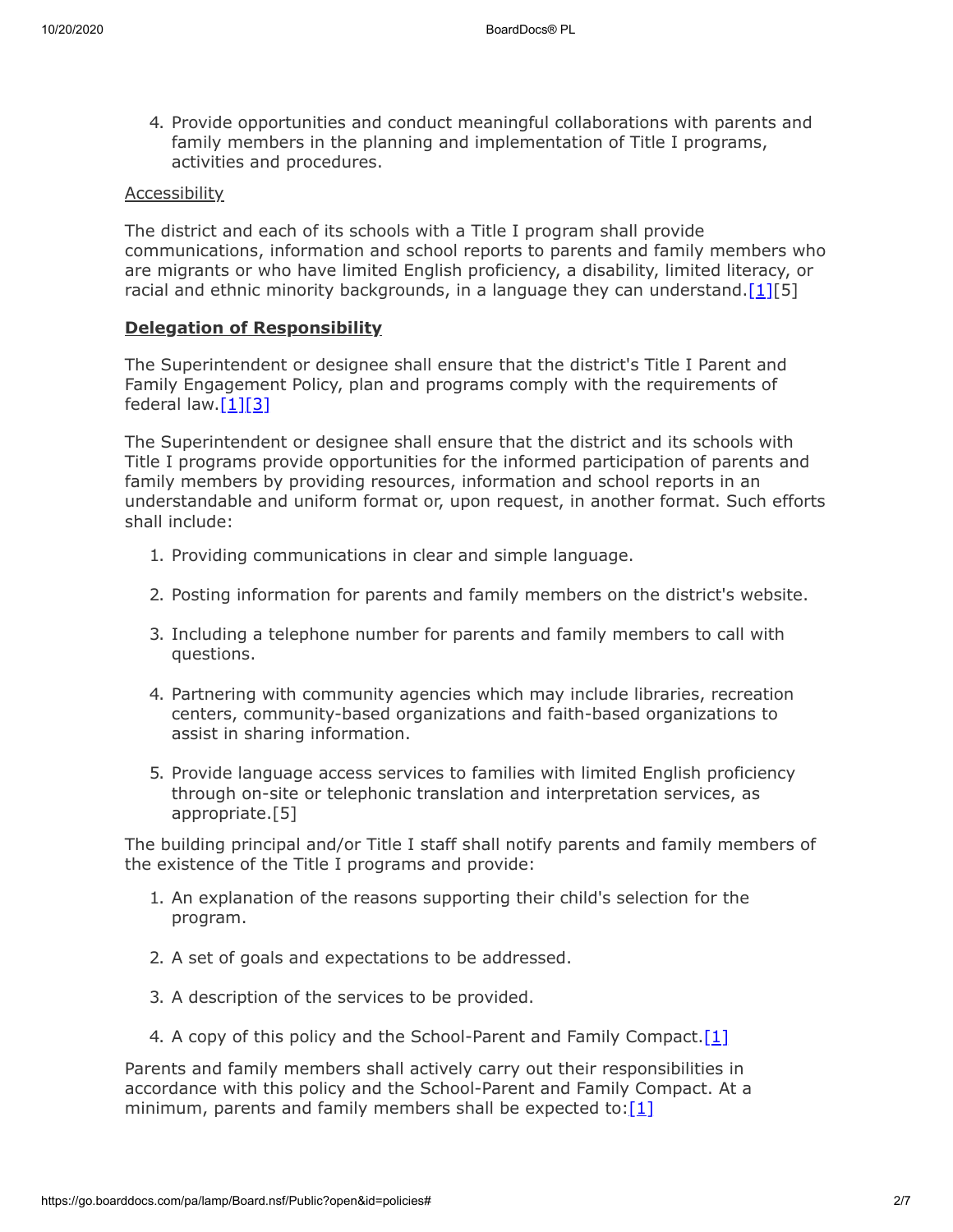- 1. Volunteer in their child's classroom.[6]
- 2. Support their child's learning.
- 3. Participate, as appropriate, in decisions relating to the education of their child and positive use of extracurricular time.

# **Guidelines**

Each district school operating a Title I program shall hold an annual meeting of parents and family members at a convenient time, to explain the goals and purposes of Title I programs and to inform them of their right to be involved. Parents and family members shall be given the opportunity to participate in the design, development, operation and evaluation of the program. Parents and family members shall be encouraged to participate in planning activities, to offer suggestions, and to ask questions regarding policies and programs[.\[1\]](http://www.law.cornell.edu/uscode/text/20/6318)

The schools with Title I programs shall offer a flexible number of meetings which shall be held at various times of the morning and evening. Title I funds may be used to enable parent and family member attendance at meetings through payment of transportation, child care costs or home visits.[\[1\]](http://www.law.cornell.edu/uscode/text/20/6318)

The schools shall involve parents and family members in an organized, ongoing and timely way, in the planning, review and improvement of Title I programs, the Title I Parent and Family Engagement Policy and the joint development of the Title I Plan.  $[1]$ [\[3\]](http://www.law.cornell.edu/uscode/text/20/6312)

At these meetings, parents and family members shall be provided: $[1]$ 

- 1. Timely information about programs provided under Title I.
- 2. Description and explanation of the curriculum in use, the forms of academic assessment used to measure student progress, and the achievement levels of the academic standards.
- 3. Opportunities to formulate suggestions and to participate, as appropriate, in decisions relating to the education of their children.

To ensure the continuous engagement of parents and family members in the joint development of the Title I Plan and with the school support and improvement process, the district shall:

- 1. Establish meaningful, ongoing two-way communication between the district, staff and parents and family members.
- 2. Communicate with parents and family members about the plan and seek their input and participation through the use of newsletters, the district website, email, telephone, parent and teacher conferences, and home visits if needed.
- 3. Analyze and share the results of the Title I Parent/Family Survey.
- 4. Post school performance data on the district's website.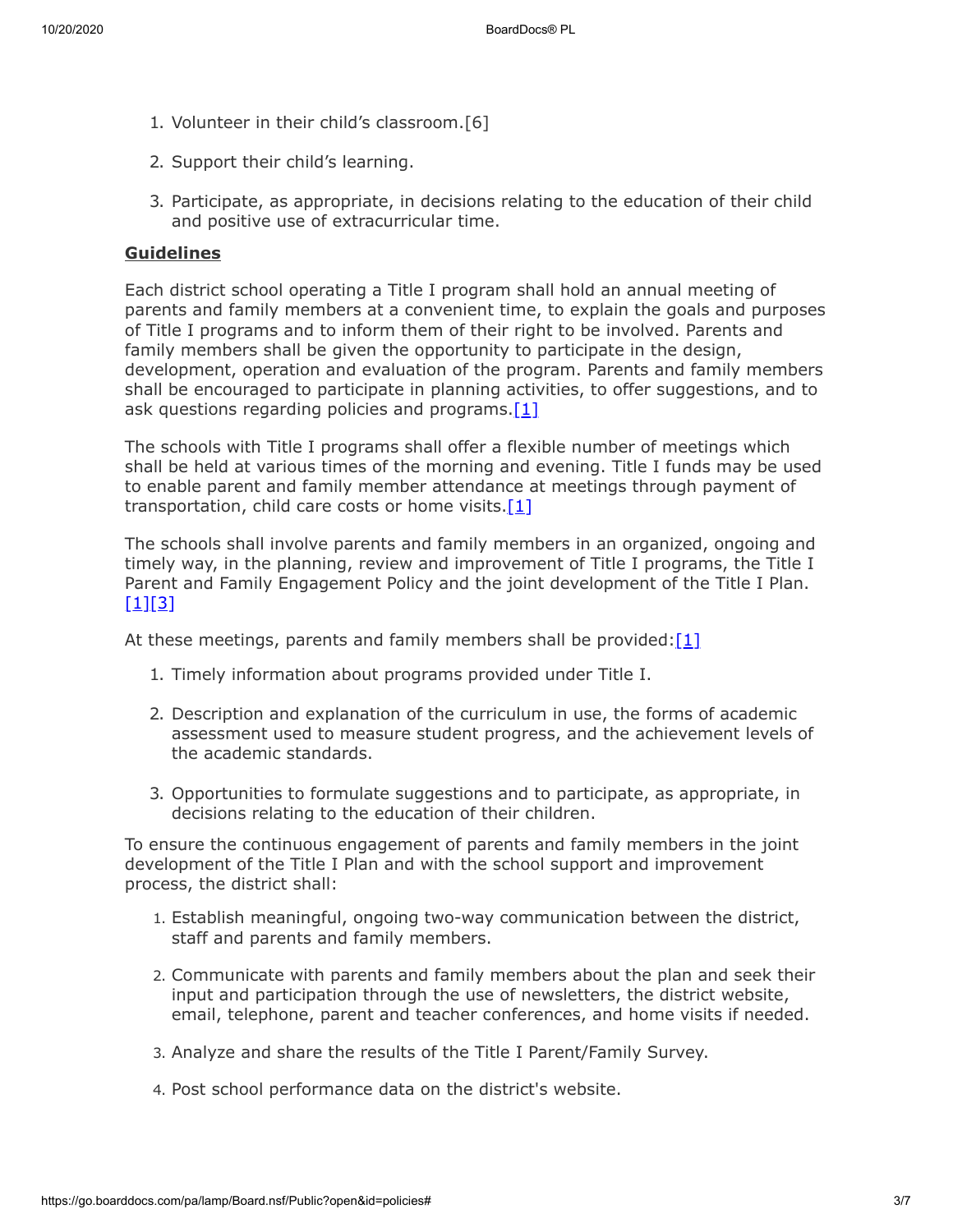- 5. Distribute and discuss the School-Parent and Family Compact.
- 6. Host various parent and family nights at each school building with a Title I program.
- 7. Invite participation of parents and family members at the regular comprehensive planning committee meetings, Title I budget meetings and school improvement plan meetings to obtain input and propose school improvement initiatives.

If the Title I Plan is not satisfactory to parents and family members, the district shall submit any parent or family member comments with the plan when the school makes the plan available to the Board.[\[1\]](http://www.law.cornell.edu/uscode/text/20/6318)[\[3\]](http://www.law.cornell.edu/uscode/text/20/6312)

### Building Capacity for Parent and Family Engagement

The district shall provide the coordination, technical assistance, and other support necessary to assist and build the capacity of all participating schools in planning and implementing effective parent and family involvement activities to improve academic achievement and school performance through:[\[1\]](http://www.law.cornell.edu/uscode/text/20/6318)

- 1. Providing assistance to parents and family members in understanding such topics as the academic standards, state and local academic assessments, the requirements of parent and family involvement, how to monitor a child's progress and work with teachers to improve the achievement of their children. [2][7]
- 2. Providing material and training to help parents and family members work with their children to improve academic achievement and to foster parent and family engagement, such as:
	- a. Scheduling trainings in different locations on a variety of topics including how to support their child in school, literacy, school safety, cultural diversity and conflict resolution.
	- b. Using technology, including education about the harms of copyright piracy, as appropriate.[8]
	- c. Providing information, resources and materials in a user friendly format.
	- d. Providing, as requested by a parent or family member, other reasonable support for parent and family engagement activities.
- 3. Educating teachers, specialized instructional support personnel, principals and other school leaders and staff, with the assistance of parents and family members, on the value and usefulness of contributions of parents and family members and in how to reach out to, communicate with, and work with them as equal partners, implement and coordinate parent and family programs, and build ties between parents and family members and the school.[9]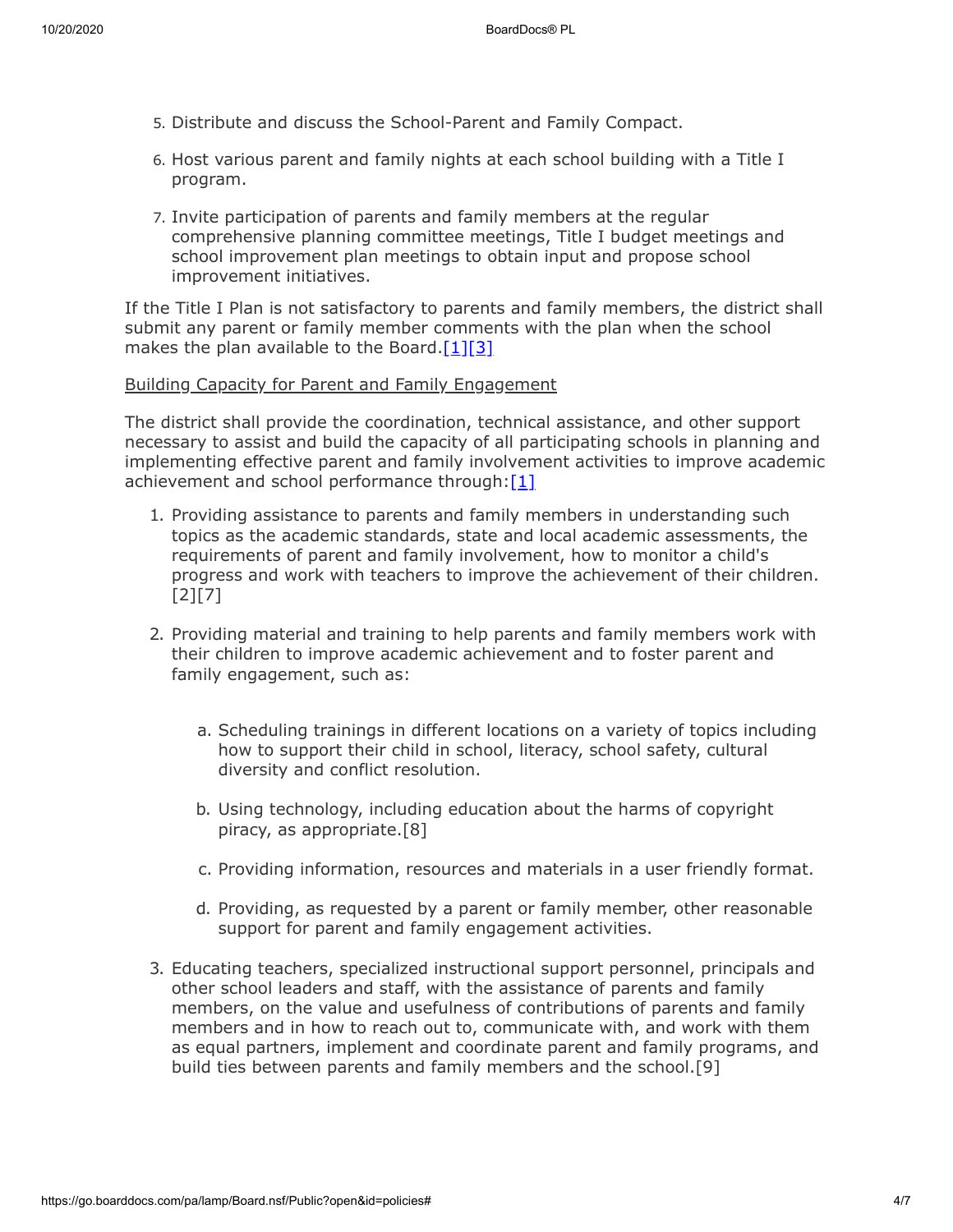- 4. To the extent feasible and appropriate, coordinating and integrating Title I parent and family involvement efforts and activities with other federal, state and local programs, including public preschool programs, and conduct other activities, such as parent resource centers, that encourage and support parents and family members in more fully participating in the education of their children.[\[1\]](http://www.law.cornell.edu/uscode/text/20/6318)[5[\]\[10\]](https://www.law.cornell.edu/uscode/text/20/7845)[\[11\]](https://www.law.cornell.edu/uscode/text/29/chapter-32/subchapter-II)[\[12\]](https://www.law.cornell.edu/uscode/text/29/chapter-16/level-ckFan0uyRsZWNPLN7yhoqQ%3D%3D)[\[13\]](https://www.law.cornell.edu/uscode/text/42/chapter-119)[\[14\]\[](https://www.law.cornell.edu/uscode/text/42/chapter-105/subchapter-II)15]
- 5. Engage the PTA/PTO to actively seek out and involve parents and family members through regular updates, information sessions and assistance with the identification of effective communication strategies.

## Coordinating Parent and Family Engagement Strategies

The district shall coordinate and integrate Title I parent and family engagement strategies with other parent and family engagement strategies required by federal, state, and local laws by: $[1][5][10][11][12][13][14][15]$  $[1][5][10][11][12][13][14][15]$  $[1][5][10][11][12][13][14][15]$  $[1][5][10][11][12][13][14][15]$  $[1][5][10][11][12][13][14][15]$  $[1][5][10][11][12][13][14][15]$  $[1][5][10][11][12][13][14][15]$ 

- 1. Involving district and program representatives to assist in identifying specific parent and family member needs.
- 2. Sharing data from other programs to assist in developing initiatives to advance academic achievement and school improvement.

## Annual Parent and Family Engagement Policy Evaluation

The district shall conduct, with meaningful participation of parents and family members, an annual evaluation of the content and effectiveness of this policy in improving the academic quality of all district schools with a Title I program[.\[1\]](http://www.law.cornell.edu/uscode/text/20/6318)

The evaluation shall identify: $[1]$ 

- 1. Barriers to parent and family member participation, with particular attention to those who are migrants, are economically disadvantaged, have a disability, have limited English proficiency, have limited literacy, or are of any racial or ethnic minority.
- 2. The needs of parents and family members to assist with the learning of their children, including engaging with school personnel and teachers.
- 3. Strategies to support successful school and parent and family interactions.
- 4. The evaluation shall be conducted through:
	- a. Establishment of a schedule and process for the policy review and revision by parents and family members.
	- b. An evaluation of the effectiveness of the content and communication methods through a variety of methods.
	- c. A parent and family member and teacher survey designed to collect data on school level and district-wide parent and family engagement outcomes.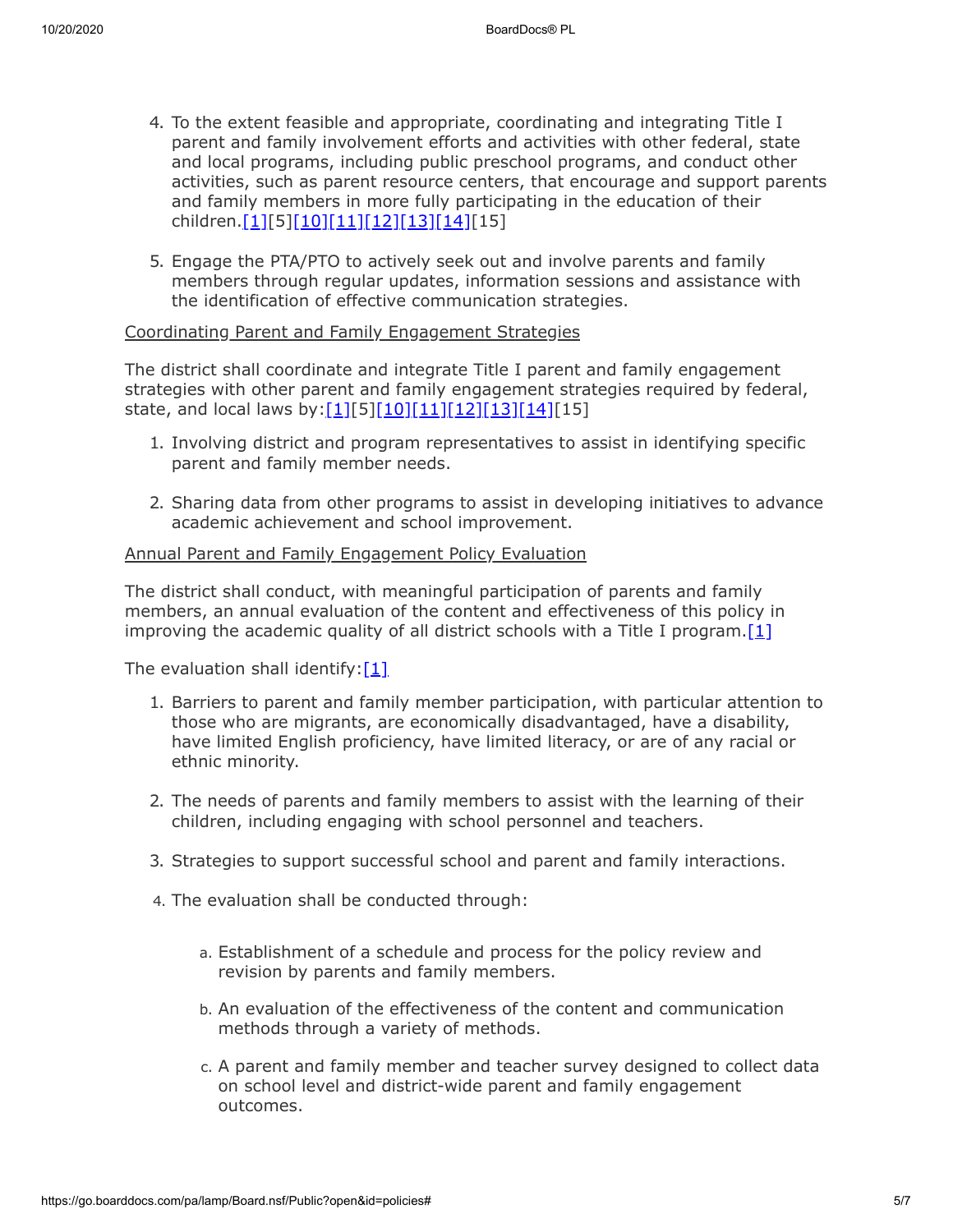The district shall use the findings of the annual evaluation to design evidence-based strategies for more effective parent and family engagement, and to revise, if necessary, the district's Title I Parent and Family Engagement Policy.<sup>[1]</sup>

## School-Parent and Family Compact

Each school in the district receiving Title I funds shall jointly develop with parents and family members a School-Parent and Family Compact outlining the manner in which parents and family members, the entire school staff and students will share responsibility for improved student academic achievement and the means by which the school and parents and family members will build and develop partnerships to help children achieve the state's academic standards. The compact shall[:\[1\]](http://www.law.cornell.edu/uscode/text/20/6318)

- 1. Describe the school's responsibility to provide high-quality curriculum and instruction in a supportive and effective learning environment, enabling students in Title I programs to meet the academic standards.
- 2. Describe the ways in which parents and family members will be responsible for supporting their child's learning; volunteering in the classroom; and participating, as appropriate, in decisions related to their child's education and positive use of extracurricular time.[6]
- 3. Address the importance of ongoing two-way, meaningful communication between parents/family members and teachers through, at a minimum, annual parent-teacher conferences at the elementary level, frequent reports to parents and family members on their child's progress, reasonable access to staff, opportunities to volunteer and participate in their child's class, and observation of classroom activities.[6]

## Title I Funds

Unless exempt by law, the district shall reserve at least one percent (1%) of its Title I funds to assist schools in conducting parent and family engagement activities. Parents and family members shall be involved in the decisions regarding how the Title I reserved funds are used for parent and family engagement activities. $[1]$ 

Not less than ninety percent (90%) of the reserved funds shall be distributed to district schools with a Title I program, with priority given to high need schools. The district shall use the Title I reserved funds to conduct activities and strategies consistent with this policy, including: $[1]$ 

Engaging in any other activities and strategies that the district determines are appropriate and consistent with this policy.

# Documentation of Parent and Family Engagement Practices

Documentation to track the implementation of this policy is an essential part of compliance and may include, but not be limited to, sign–in sheets at workshops, meetings and conferences; schedules, training and informational materials; communications and brochures; and meeting notes.